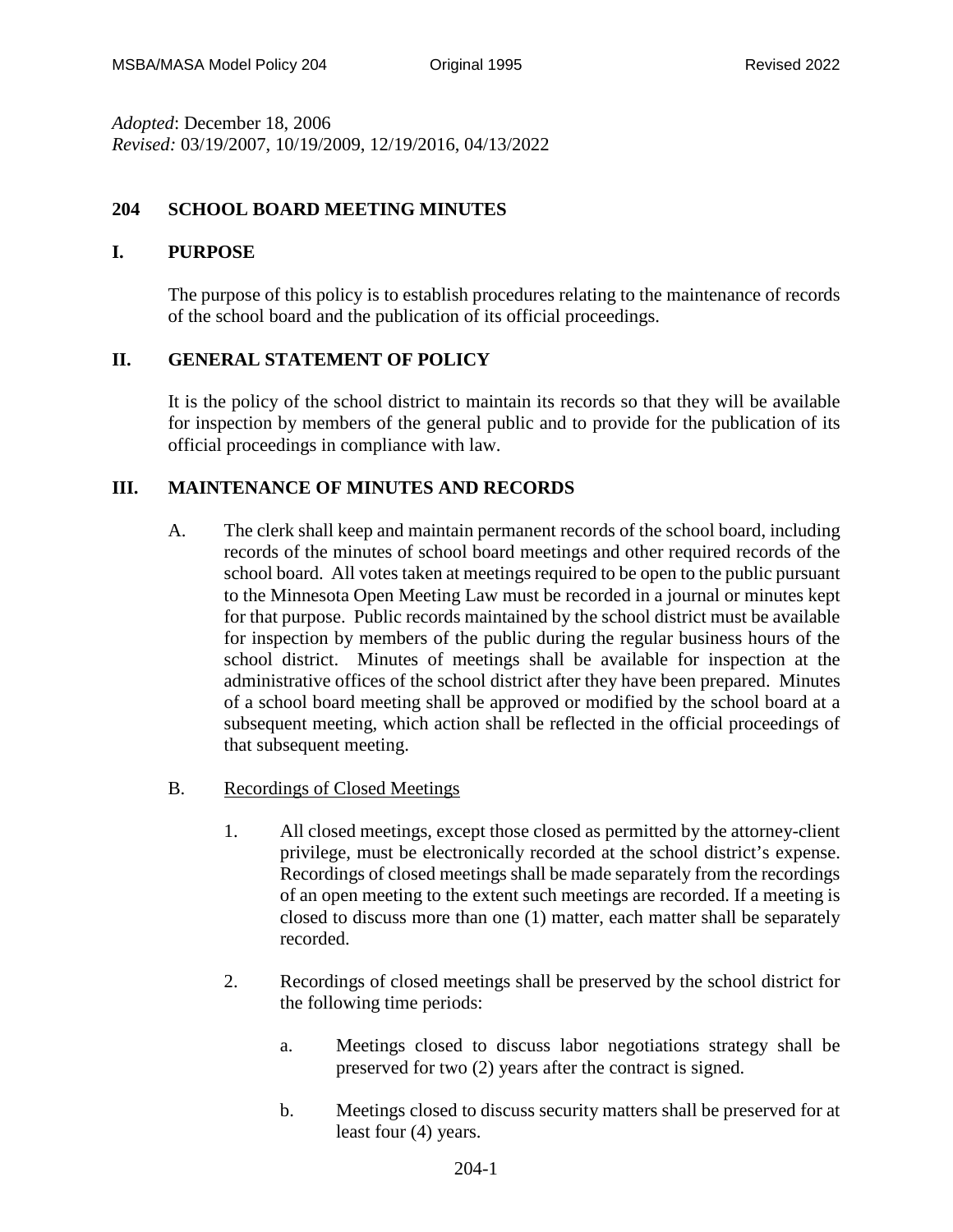- c. Meetings closed to discuss the purchase or sale of property shall be preserved for at least eight (8) years after the date of the meeting.
- d. All other closed meetings shall be preserved by the school district for at least three (3) years after the date of the meeting.
- e. Following the expiration of the above time periods, recordings of closed meetings shall be maintained as set forth in the school district's Records Retention Schedule.
- 3. Recordings of closed meetings shall be classified by the school district as protected non-public data that is not accessible by the public or any subject of the data, with the following exceptions:
	- a. Recordings of labor negotiations strategy meetings shall be classified as public data and made available to the public after all labor contracts are signed by the school district for the current budget period.
	- b. Recordings of meetings related to the purchase or sale of property shall be classified as public data and made available to the public after all real or personal property discussed at the meeting has been purchased or sold or the school district has abandoned the purchase or sale.
	- c. Recordings of any other closed meetings shall be classified and/or released as required by court order.
- 4. Recordings of closed meetings shall be maintained separately from recordings of open meetings, to the extent recordings of open meetings are maintained by the school district, with the exception of recordings that have been classified as public data as set forth in Section III.B.3. above. Recordings of closed meetings classified as non-public data also shall be maintained in a secure location, separate from recordings classified as public data.
- 5. Recordings of closed meetings shall be maintained in a manner to easily identify the data classification of the recording. The recordings shall be identified with at least the following information:
	- a. The date of the closed meeting;
	- b. The basis upon which the meeting was closed (i.e.: labor negotiations strategy, purchase or sale of real property, educational data, etc.); and
	- c. The classification of the data.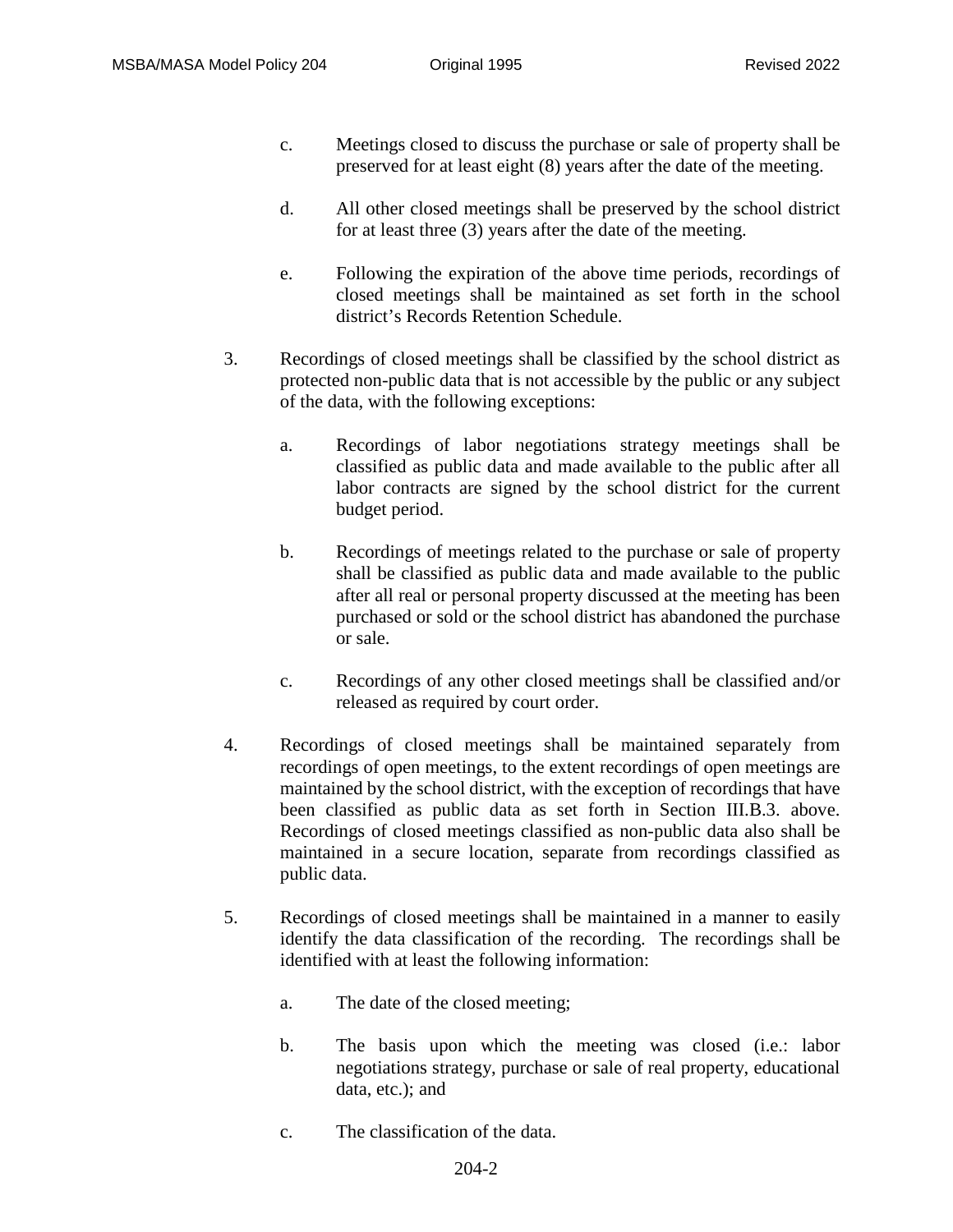6. Recordings of closed meetings related to labor negotiations strategy and the purchase or sale of property shall be maintained and monitored in a manner that reclassifies the recording as public upon the occurrence of an event reclassifying that data as set forth in Section III.B.3. above.

## **IV. PUBLICATION OF OFFICIAL PROCEEDINGS**

- A. The school board shall cause its official proceedings to be published once in the official newspaper of the school district within thirty (30) days of the meeting at which the proceedings occurred; however, if the school board conducts regular meetings not more than once every thirty (30) days, the school board need not publish the minutes until ten (10) days after they have been approved by the school board.
- B. The proceedings to be published shall be sufficiently full to fairly set forth the proceedings. They must include the substance of all official actions taken by the school board at any regular or special meeting, and at minimum must include the subject matter of a motion, the persons making and seconding the motion, a listing of how each member present voted on the motion, the character of resolutions offered including a brief description of their subject matter and whether adopted or defeated. The minutes and permanent records of the school board may include more detail than is required to be published with the official proceedings. If the proceedings have not yet been approved by the school board, the proceedings to be published may reflect that fact.
- C. The proceedings to be published may be a summary of the essential elements of the proceedings, and/or of resolutions and other official actions of the school board. Such a summary shall be written in a clear and coherent manner and shall, to the extent possible, avoid the use of technical or legal terms not generally familiar to the public. When a summary is published, the publication shall clearly indicate that the published material is only a summary and that the full text is available for public inspection at the administrative offices of the school district and that a copy of the proceedings, other than attachments to the minutes, is available without cost at the offices of the school district or by means of standard or electronic mail.

| <b>Legal References:</b> | Minn. Stat. § 13D.01, Subds. 4-6 (Open Meeting Law)                     |
|--------------------------|-------------------------------------------------------------------------|
|                          | Minn. Stat. § 123B.09, Subd. 10 (Publishing Proceedings)                |
|                          | Minn. Stat. § 123B.14, Subd. 7 (Record of Meetings)                     |
|                          | Minn. Stat. § 331A.01 (Definition)                                      |
|                          | Minn. Stat. § 331A.05, Subd. 8 (Notice Regarding Published Summaries)   |
|                          | Minn. Stat. § 331A.08, Subd. 3 (Publication of Proceedings)             |
|                          | Op. Atty. Gen. 161-a-20, December 17, 1970                              |
|                          | Ketterer v. Independent School District No. 1, 248 Minn. 212, 79 N.W.2d |
|                          | 428 (1956)                                                              |
|                          |                                                                         |

*Cross References:* MSBA/MASA Model Policy 205 (Open Meetings and Closed Meetings)